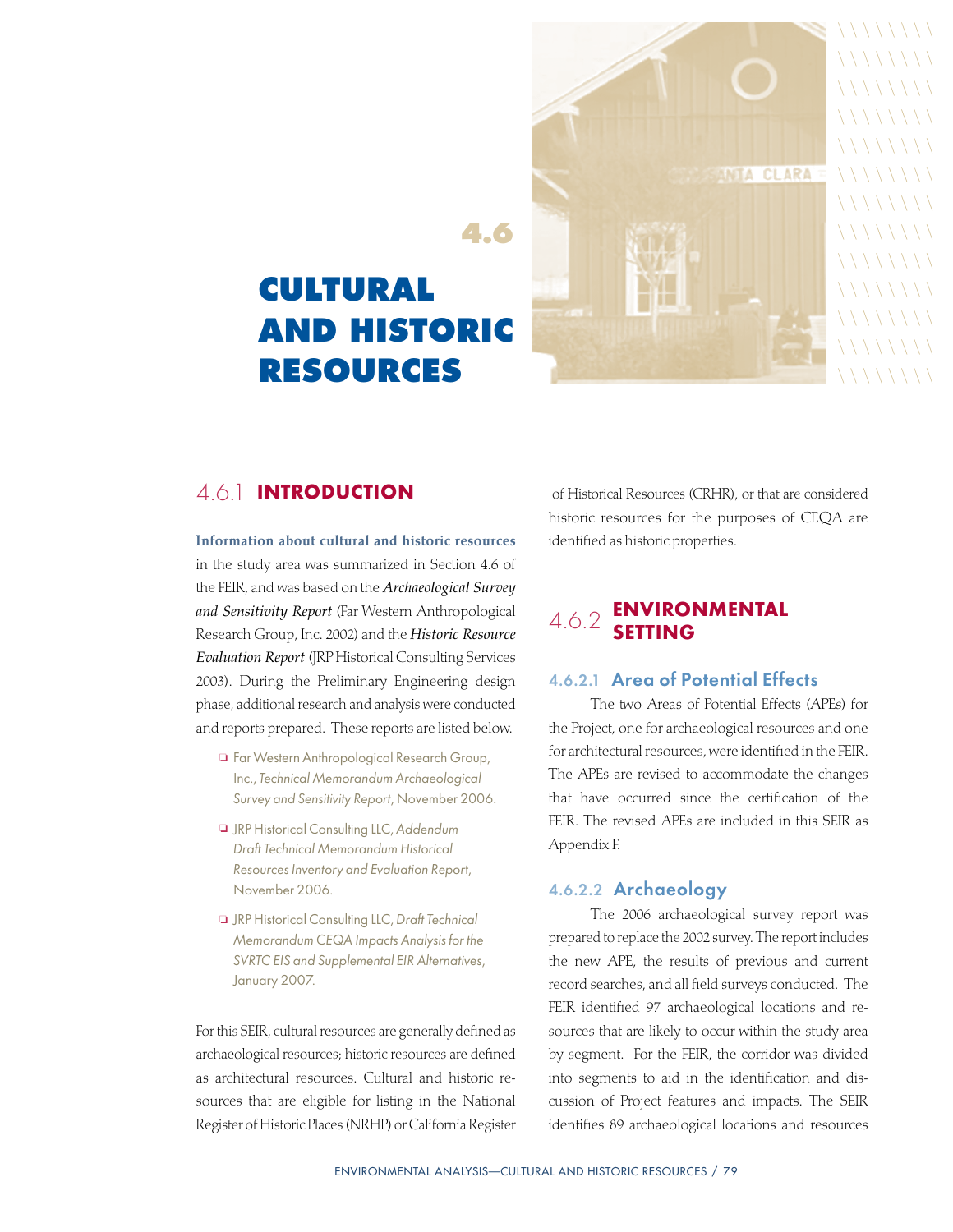that are likely to occur within the study area by city. For the SEIR, the study area is organized by city. The numbers from the FEIR and SEIR are shown in Table 4.6-1 by FEIR segment and corresponding city. Whether these locations and resources contain deposits that qualify as important or unique under the standards of CEQA cannot be determined until test excavations are conducted. Testing at this time is problematic as the Project corridor is in an urban setting and much of the APE is improved with structures, pavement, and street right-of-way.

#### **TABLE 4.6-1:**

| <b>Archaeological Locations and Resources Affecting</b><br><b>BART Extension Project</b>                                                                                                                                                                                                                                                                          |                                                                                       |                             |                                                                                       |  |  |
|-------------------------------------------------------------------------------------------------------------------------------------------------------------------------------------------------------------------------------------------------------------------------------------------------------------------------------------------------------------------|---------------------------------------------------------------------------------------|-----------------------------|---------------------------------------------------------------------------------------|--|--|
| FEIR <sup>12</sup>                                                                                                                                                                                                                                                                                                                                                |                                                                                       | SEIR <sup>3</sup>           |                                                                                       |  |  |
|                                                                                                                                                                                                                                                                                                                                                                   | <b>NUMBER OF</b><br><b>ARCHAEOLOGICAL</b><br><b>LOCATIONS AND</b><br><b>RESOURCES</b> |                             | <b>NUMBER OF</b><br><b>ARCHAEOLOGICAL</b><br><b>LOCATIONS AND</b><br><b>RESOURCES</b> |  |  |
| Segment 1 (Planned Warm<br>Springs to Trade Zone Boulevard)                                                                                                                                                                                                                                                                                                       | 3                                                                                     | City of Fremont Section     | 3                                                                                     |  |  |
|                                                                                                                                                                                                                                                                                                                                                                   |                                                                                       | City of Milpitas Section    | $\Omega$                                                                              |  |  |
| Segment 2 (Trade Zone<br><b>Boulevard to Mabury Road)</b>                                                                                                                                                                                                                                                                                                         | 10                                                                                    |                             | 83                                                                                    |  |  |
| Segment 3 (Mabury Road to<br>19th Street)                                                                                                                                                                                                                                                                                                                         | 8                                                                                     | City of San Jose Section    |                                                                                       |  |  |
| Segment 4 (19th Street to I-880)                                                                                                                                                                                                                                                                                                                                  | 68                                                                                    |                             |                                                                                       |  |  |
| Segment 5 (I-880 to<br>Lafayette Street)                                                                                                                                                                                                                                                                                                                          | 8                                                                                     | City of Santa Clara Section | 3                                                                                     |  |  |
| <b>NOTES:</b><br>$^1$ Segment numbers refer to BART Alternative segments identified in the FEIR, Chapter 3, Alternatives.<br><sup>2</sup> The number of locations and resources varied based on the design options. These numbers represented the maximum<br>numbers of locations and resources in each segment.<br>$2 \pi$ d optimal manners is made at $11 \pi$ |                                                                                       |                             |                                                                                       |  |  |

- For the SEIR, the BART Extension Project is organized by city.
- <sup>4</sup> The number of locations and resources do not vary with the design options.

Source: Far Western Anthropological Research Group, December 2002, No

## 4.6.2.3 Historic Architecture

The 2006 historic resources report was prepared to supplement the 2002 report. The addendum report includes the inventory and evaluation of architectural resources within the areas of the revised APE that were not included in the original APE. The addendum report also considers the resources that are affected by the revised Project completion date.

The FEIR identified a total of 767 buildings, structures, and objects located within the historic architectural APE. Of this total, 250 were built in or before 1962, and required survey or recordation as part of the survey population because these structures

would be 50 years old at Project completion, estimated, at that time, to be 2012. Results of the survey were presented in Tables 4.6-3 and 4.6-4 of the FEIR.

For this SEIR, 94 buildings, structures, and objects are added to the 767 architectural resources covered in the FEIR. Of the 94 buildings, structures, and objects, 31 required survey or recordation as part of the survey population because these structures would be 50 years old at Project completion, now estimated to be 2016. These structures were built in or before 1966. Sixty-three of the architectural resources were not evaluated because they were built in 1967 or later or the parcels were vacant at the time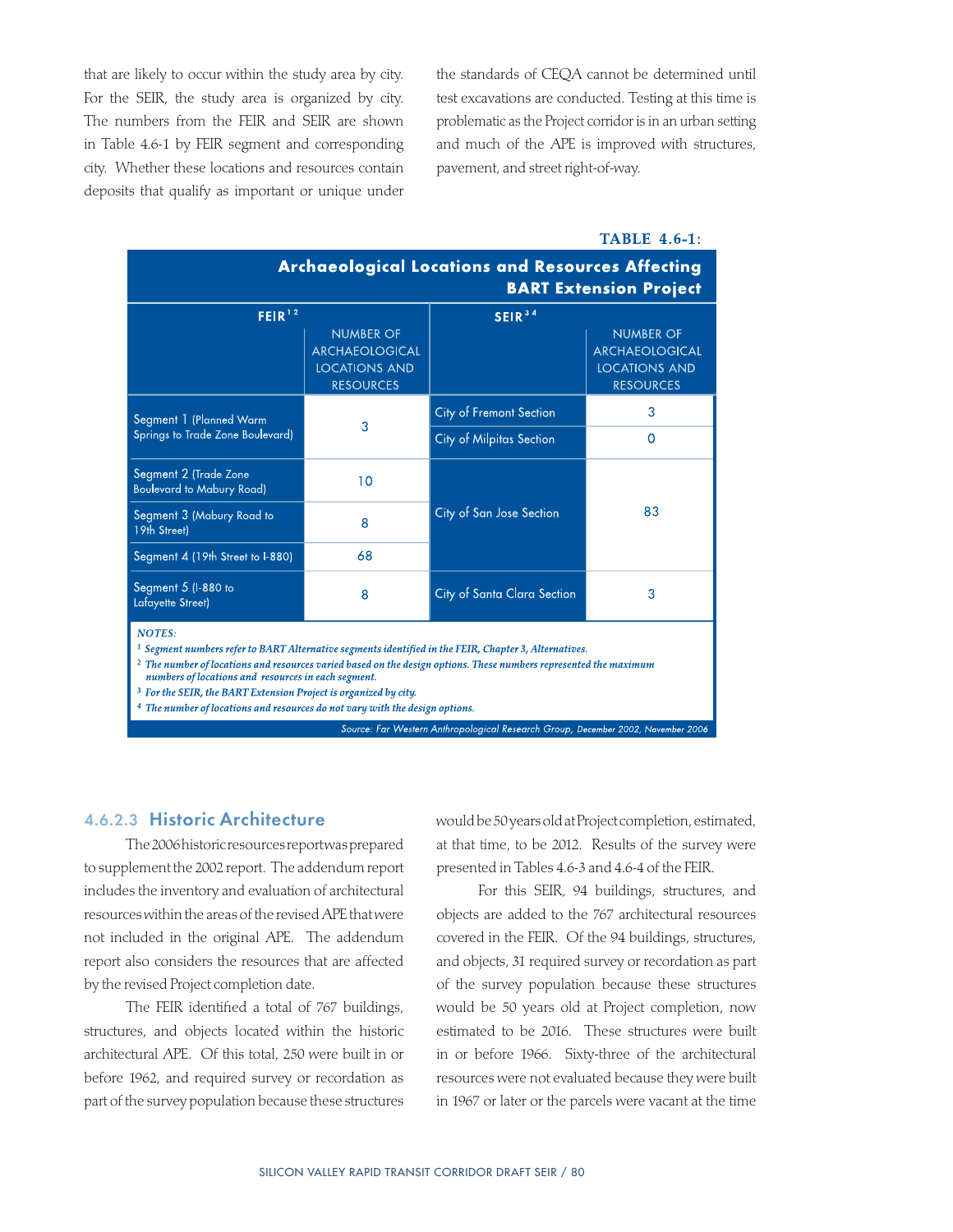of the recent field surveys, which took place between September and October 2006. Of the 31 resources surveyed for this SEIR, three have been determined eligible or appear eligible for listing on the NRHP and CRHR, and are considered historic resources for the purposes of CEQA. These resources are listed below in Table 4.6-2.

The results of the original and addendum surveys are summarized in Table 4.6-3.

#### **TABLE 4.6-2:**

# Additional Historic Properties Listed in the NRHP, Eligible for Listing in the NRHP, or Appearing Eligible for Listing in the NRHP'

| <b>ADDRESS</b>                                              | APN <sup>2</sup> | <b>YEAR BUILT</b> | <b>NR</b><br><b>STATUS</b><br>CODE <sup>3</sup> | <b>EVALUATED</b><br><b>BY</b>   |
|-------------------------------------------------------------|------------------|-------------------|-------------------------------------------------|---------------------------------|
| <b>St. Patricks School</b><br>51 North 9th Street, San Jose | 467-18-101       | 1899<br>1925      | <b>2S2</b>                                      | Laffey 1991/<br><b>JRP 2006</b> |
| 49 Wilson Avenue, San Jose                                  | 261-33-025       | ca.<br>1890       | <b>2S</b>                                       | <b>JRP 2006</b>                 |
| 745 Schiele Avenue, San Jose                                | 261-07-003       | 1924              | 2S                                              | <b>JRP 2006</b>                 |

#### **NOTES:**

<sup>1</sup> Properties listed in this table are eligible for the CRHR and are considered historical resources for the purposes of CEQA.

- <sup>2</sup> APN: Assessor's Parcel Number
- $^3\,$  Status Codes for the National Register of Historic Places:
	- 2 Determined eligible for listing in the NRHP through a formal process involving federal agencies
	- S Considered a separate or individual property
	- 2S2 Determined eligible for separate listing through a consensus determined by a federal agency and the California Office of Historic Preservation (OHP)

Source: JRP Historical Consulting, LLC, 2006

#### **TABLE 4.6-3:**

|                                                                                                    | <b>Summary of FEIR and SEIR Surveys for Historical</b><br><b>Architectural Resources</b> |                                        |                                                         |  |  |
|----------------------------------------------------------------------------------------------------|------------------------------------------------------------------------------------------|----------------------------------------|---------------------------------------------------------|--|--|
|                                                                                                    | <b>ORIGINAL SURVEY</b><br>(for FElR)                                                     | <b>ADDENDUM SURVEY</b><br>$(for$ SEIR) | <b>PROJECT TOTAL</b>                                    |  |  |
| Properties, Buildings,<br><b>Structures, and Objects</b><br>within the Architectural<br><b>APE</b> | 767                                                                                      | 94                                     | 861                                                     |  |  |
| Resources not surveyed<br>(less than 50 years or vacant)                                           | 517                                                                                      | 63                                     | 580                                                     |  |  |
| Resources surveyed<br>(50 years or older)                                                          | 250                                                                                      | 31                                     | 281                                                     |  |  |
| Listed in or appears eligible<br>for listing in NRHP/CRHR                                          | 21 properties<br>(containing 34<br>individual structures)[1]                             | 3                                      | 22(containing<br>35 individual<br>structures)           |  |  |
| Eligible or appears eligible<br>for listing in CRHR only                                           | 8                                                                                        | $\Omega$                               | 8<br>Source: JRP Historical Consulting, LLC, 2004, 2006 |  |  |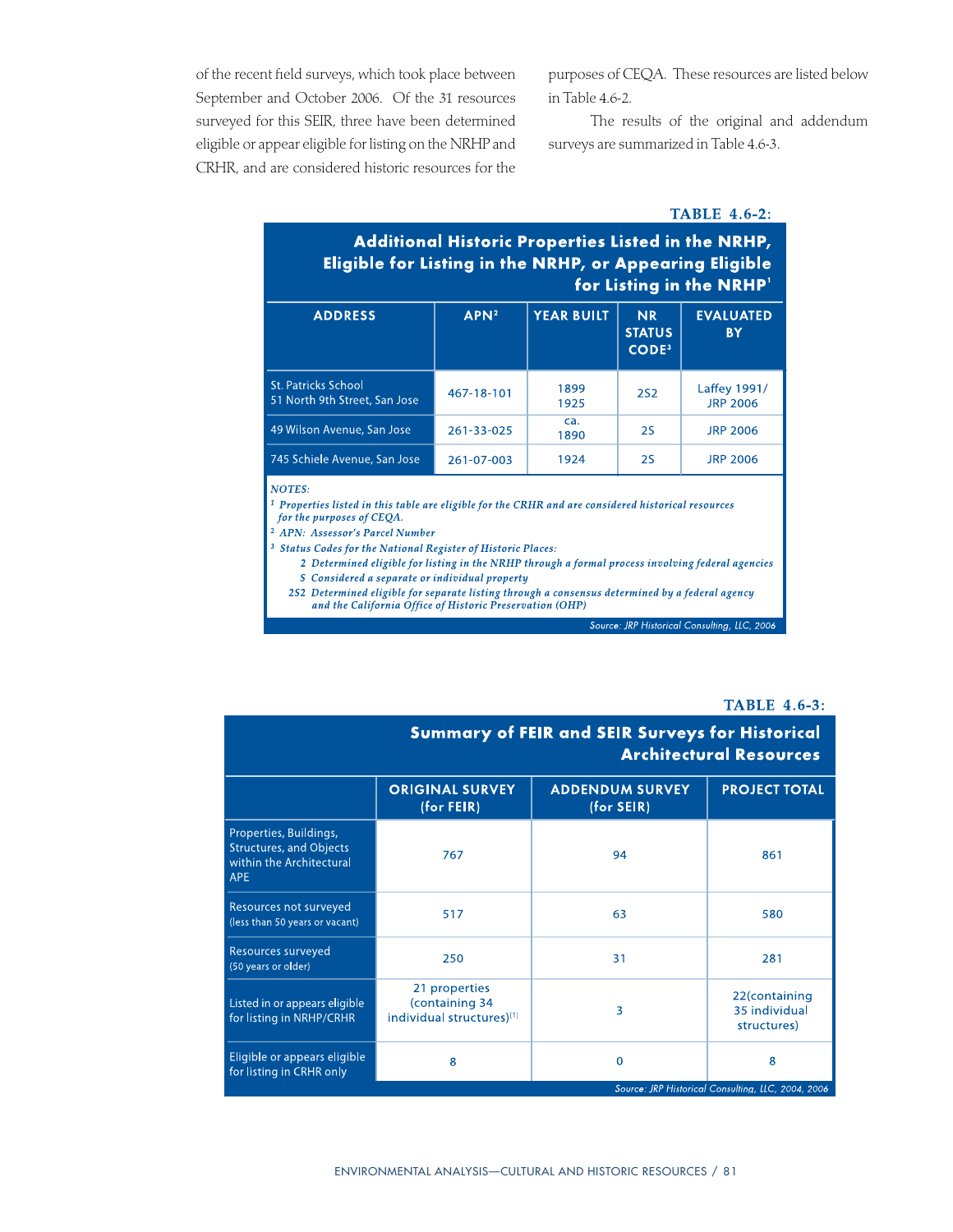# 4.6.3 Regulatory Setting

The regulatory setting discussion included in the FEIR describing the State laws and regulations related to historic preservation remains applicable in the SEIR. The regulatory setting in the FEIR also described the National Historic Preservation Act of 1966, the Advisory Council on Historic Preservation guidelines, and other federal and local laws and regulations related to historic preservation (see Section 4.6.1 of the FEIR).

## 4.6.4 **PROJECT IMPACTS AND** Mitigation Measures

## 4.6.4.1 Archaeology

Because testing to confirm the presence of and evaluate the significance of archaeological resources is problematic at this time, the specific impacts of the Project on historic archaeological properties, properties that are eligible for listing in the NRHP or CRHR, are not identified. Due to the scale of the Project and the sensitivity of the corridor for archaeological resources, however, the FEIR found that it is reasonable to conclude that the Project would have adverse effects on historic archaeological properties. As mitigation for these adverse effects, the FEIR stated that a Memorandum of Agreement (MOA), with a supporting Cultural Resources Treatment Plan (CRTP), will be developed in advance and will include the process for identifying historic archaeological properties, addressing impacts, and avoiding, minimizing, or mitigating adverse effects on the historic properties (see Sections 4.6.3.2 and 4.6.6 of the FEIR). Although the list and numbers of archaeological locations and resources has changed, the conclusion that the Project would have adverse effects on historic properties has not. The mitigation measure identified in the FEIR remains applicable in the SEIR.

### 4.6.4.2 Historic Architecture

No adverse noise or vibration impacts to historic properties were identified in the FEIR. Since the certification of the FEIR, the noise and vibration studies were updated and concluded that the design changes resulted in no new adverse noise or vibration impacts to historic properties. With the measures described in Sections 4.12 and 4.18, noise and vibration impacts are not anticipated to cause adverse changes to the significance of historic resources within the APE.



The FEIR found that the Project would adversely affect individual components of two historic architectural properties, the San Jose Downtown Commercial Historic District and the historic Santa Clara Station Depot. As mitigation for these adverse effects, the FEIR stated that a MOA will be developed to set forth mitigation measures to avoid, minimize, and/or mitigate the adverse effects on historic architectural properties (see Section 4.6.6.2 of the FEIR).

Since the certification of the FEIR, the following changes have occurred related to the impacts of the Project on architectural historic properties and to the mitigation measures identified in the FEIR. These changes are discussed below.

Design Change 37. Gap Breaker Station Near 9th Street. This gap breaker station would be constructed on the two-acre property at 389 East Santa Clara Street/51 North 9<sup>th</sup> Street, APN 467-18-101. This property contains four buildings, including the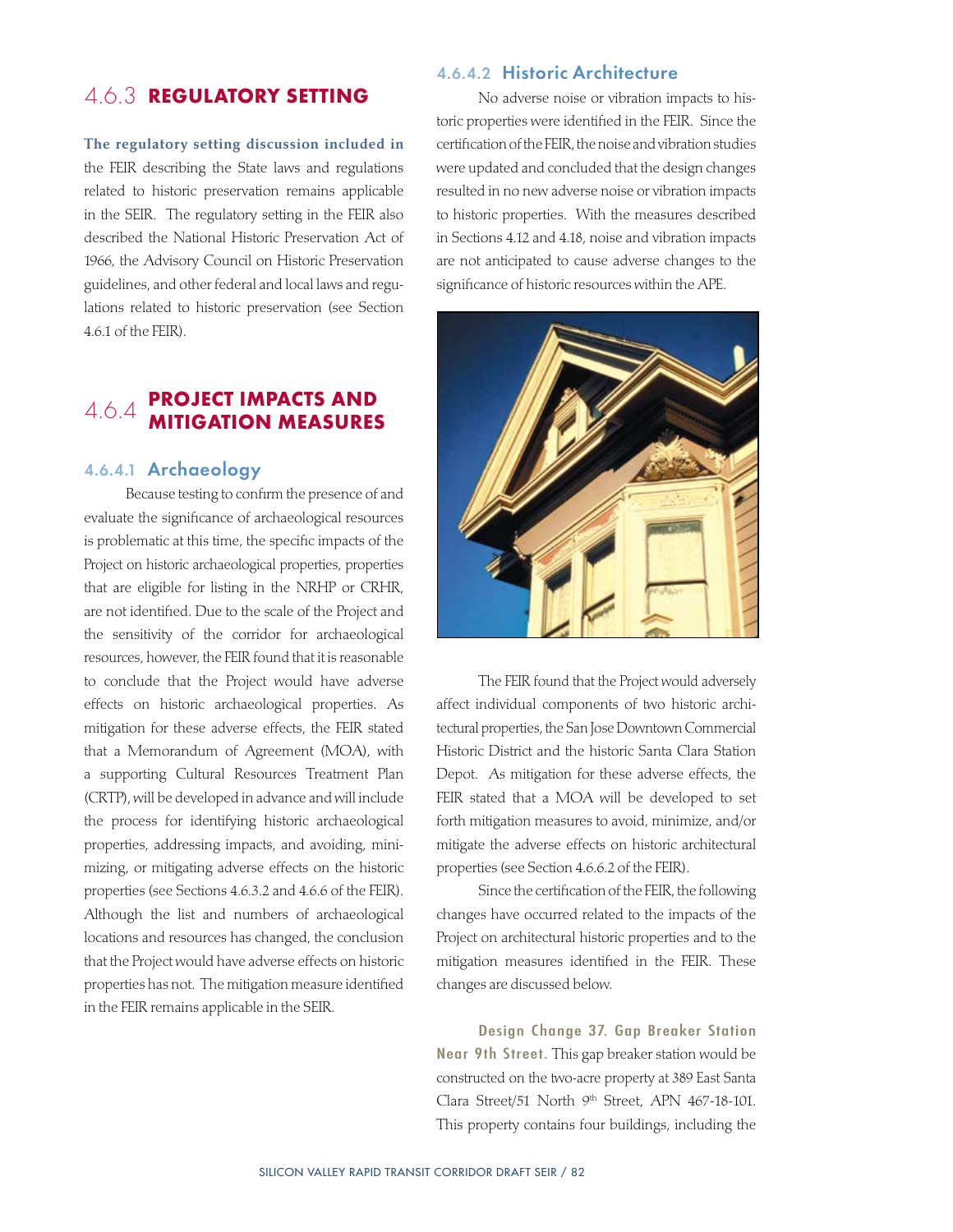St. Patrick's Catholic Grammar School building, which was previously determined eligible for listing in the NRHP and CRHR, and three other structures, the Rectory, Abbey and an ancillary building, which do not appear to be eligible for listing in the NRHP or CRHR. The gap breaker station would not require demolition of the school building or physically change this resource and would result in no substantial adverse change to the historic resource.

Design Change 40. Downtown San Jose Station. The creation of the new Downtown San Jose Station results in the following impacts to cultural resources.

#### **n IMPACT:**

The following station entrance options would require interior changes to the building(s) and may require substantial alterations to the exterior(s) of the building(s), possibly changing the physical features within the setting and visual linkage to the District and diminishing the integrity of the District.

- $\Box$  Station entrance option M1-A would be constructed within the San Jose Downtown Commercial Historic District and involve the historic properties at 124-126 East Santa Clara Street, APN 467-22-038; 114-118 East Santa Clara Street and 31 Fountain Alley, APN 467-22-039, the Fox Building; 36-40 East Santa Clara Street, APN 467-22-043; and 28 East Santa Clara Street, APN 467-22- 045, the Firato Delicatessen/Ravioli Building. These properties are listed on the NRHP as contributors or potential contributors to a historic district.
- □ Station entrance option M-1B would be constructed within the San Jose Downtown Commercial Historic District and involve the historic property at 8-14 South First Street, APN 467-22-097, the Bank of America Building. This property is listed on the NRHP as a contributor or potential contributor to a historic district.

□ Station entrance option M-1C would be constructed within the San Jose Downtown Commercial Historic District and involve the historic properties at 42-48 East Santa Clara Street, APN 467-22-041 and 042, the Moderne Drug building; and 36-40 East Santa Clara Street, APN 467-22-043. These properties are listed on the NRHP as contributors or potential contributors to a historic district.

#### $MITIGATION$ **:**

In Section 4.6.6 and Tables 1.5-1 and 6.2-2 of the FEIR, it is noted that the MOA would be executed by VTA, FTA (Federal Transit Administration), State Historic Preservation Officer (SHPO), Advisory Council on Historic Preservation (ACHP), and appropriate city and county historic preservation bodies. This mitigation is revised to state that "mitigation for the significant impacts to historic architectural properties will be set forth in an MOA to be developed and executed by VTA and the appropriate government and historic preservation bodies." The appropriate government and historic preservation signatories will be determined by Project funding and environmental documentation issues. The measures likely to be included in the MOA are described in Section 4.6.6.2 of the FEIR and remain applicable in the SEIR.

Other station entrances and facilities would be constructed adjacent to historic properties as described below. These entrances and facilities would not alter the historic properties and would not require physical changes to the exterior of any of the historic buildings. The construction of these facilities would not materially impair the setting or other characteristics of the individual buildings and would result in no substantial adverse changes to the historic properties.

 $\Box$  Future station entrance M-4 would be constructed on the parcel immediately east of the building at 17-25 East Santa Clara Street, APN 467-21-024, known as the St. Francis Block. The St. Francis Block is considered a historical resource for the purposes of CEQA.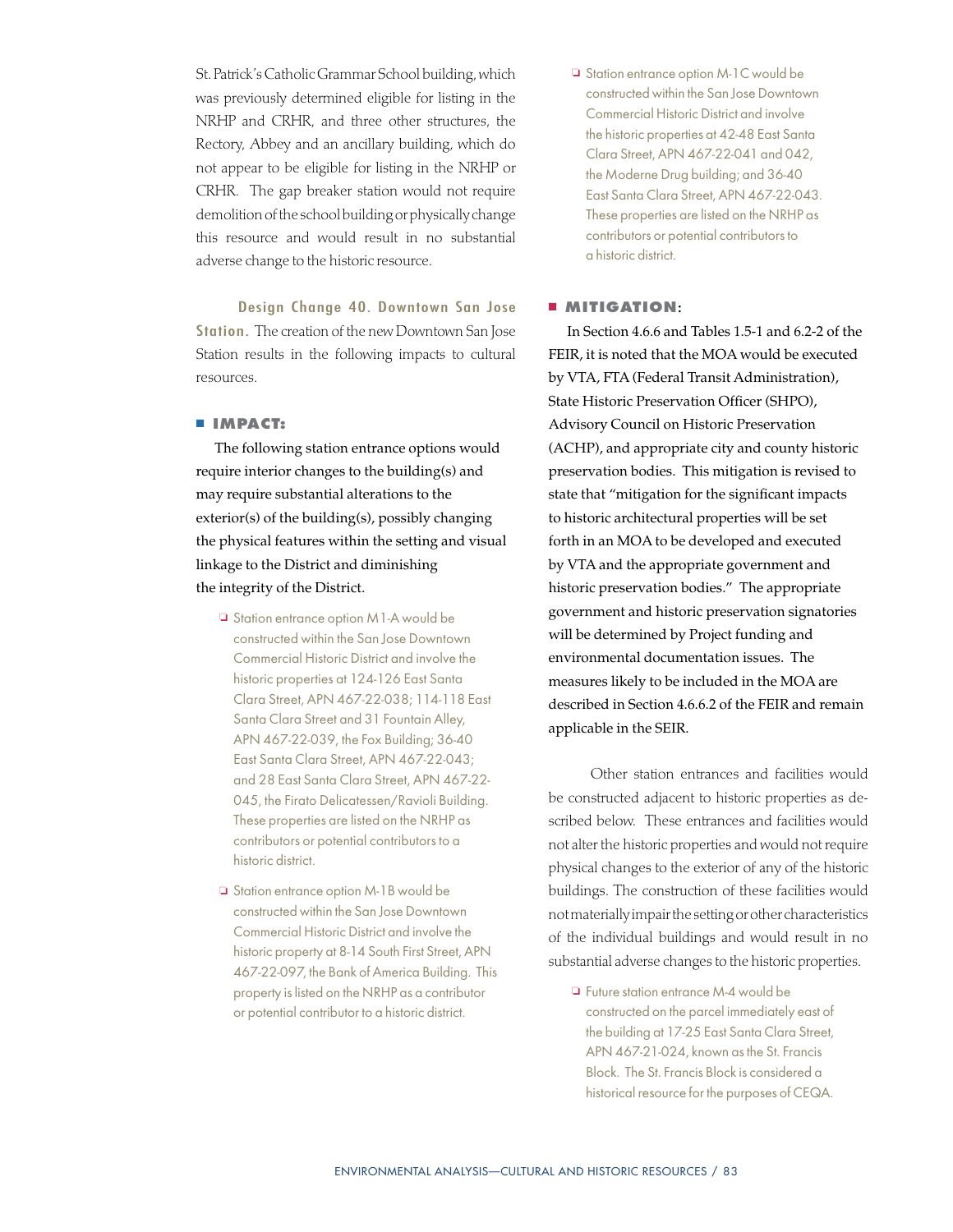- □ Station entrance M-5A would be constructed on the parcel immediately east of the building at 81 West Santa Clara Street, APN 259-34- 018, known as San Jose Building & Loan. The San Jose Building & Loan building is eligible for listing on the NRHP and CRHR.
- $\Box$  An emergency exit would be constructed in the sidewalk immediately south and east of the building at 101 West Santa Clara Street, APN 259-34-046, the San Jose National Bank. The San Jose National Bank building is eligible for listing on the NRHP and CRHR.

Design Change 41. Market Street Station. The elimination of the Market Street Station results in the deletion of Station Entrance M-4 in the FEIR and its impact to 17-25 East Santa Clara Street, APN 467-21- 024, a historical resource for the purposes of CEQA.

Design Change 42. Diridon/Arena Station and Alignment. The design change at the Diridon/ Arena Station affects the Cahill Station and Santa Clara Underpass, APN 261-34-020, a property listed in the NRHP. This design change would not require demolition or alteration of contributing elements of this property and would not diminish the linkage of resources at the property. No substantial adverse changes to the historic property are anticipated.

The shift in the tunnel alignment expands the APE to include the property at 49 Wilson Avenue, APN 261-033-025, a property that appears eligible for listing in the NRHP. The new tunnel alignment would not change or physically affect the resource or its setting and would not result in a substantial adverse change to the historic resource.

Design Change 43. Traction Power Substation Near Diridon/Arena Station. This substation would be constructed at the southeast corner of White and West Santa Clara streets, west of the Caltrain tracks, within or immediately adjacent to two properties that are listed or eligible for listing in the NRHP and CRHR, the Cahill Station and Santa Clara Underpass, APN 261-34-020, and Calpak Plant #51 at 50 Bush Street, APN 261-33-038. This design change would not require demolition or physical alteration of these resources or cause changes that will impair the significance of these historic resources. No substantial adverse changes to the historic resources are anticipated.

Design Change 45. Ventilation Structure Near Stockton Avenue. One of the five alternate locations for this ventilation structure is a parcel adjacent to 745 Schiele Avenue, APN 261-07-003, a property that appears eligible for listing in the NRHP and CRHR. The ventilation structure would not require the demolition of this resource nor will the construction physically change it, or cause changes that will impair the significance of this historical resource.

Design Change 52. Santa Clara Station. The impact of the overhead pedestrian crossing on the historic Santa Clara Caltrain Station is discussed in Section 4.6.4.2 of the FEIR. Comment letter R5 from the South Bay Historical Railroad Society (SBHRS) and the Response to Comment Letter R5 in Volume II of the FEIR discusses the possibility of moving the historic Tower and related speeder and utility sheds slightly to the south to permit the overhead pedestrian crossing to be built north of the Tower.

Since the FEIR was certified, consultations with the SBHRS, Peninsula Corridor Joint Powers Board (JPB), and the City of Santa Clara have continued and have resulted in the identification of a proposed location for the relocated structures which would preserve the historic spatial relationship between the Depot, Tower, and sheds and which is compatible with the original character and use of the historic resources. This location is south of and within the setting of the historic Station complex.

This relocation will avoid the substantial adverse change to the historic properties at the historic Station complex caused by the intrusion of the overhead pedestrian crossing and would maintain the relationships between the Depot, Tower, and sheds. By completing the relocation in a manner consistent with CRHR considerations and the *Secretary of the Interior's Standards for the Treatment of Historic Properties with Guidelines for Preserving, Rehabilitating, Restoring & Reconstructing Historic*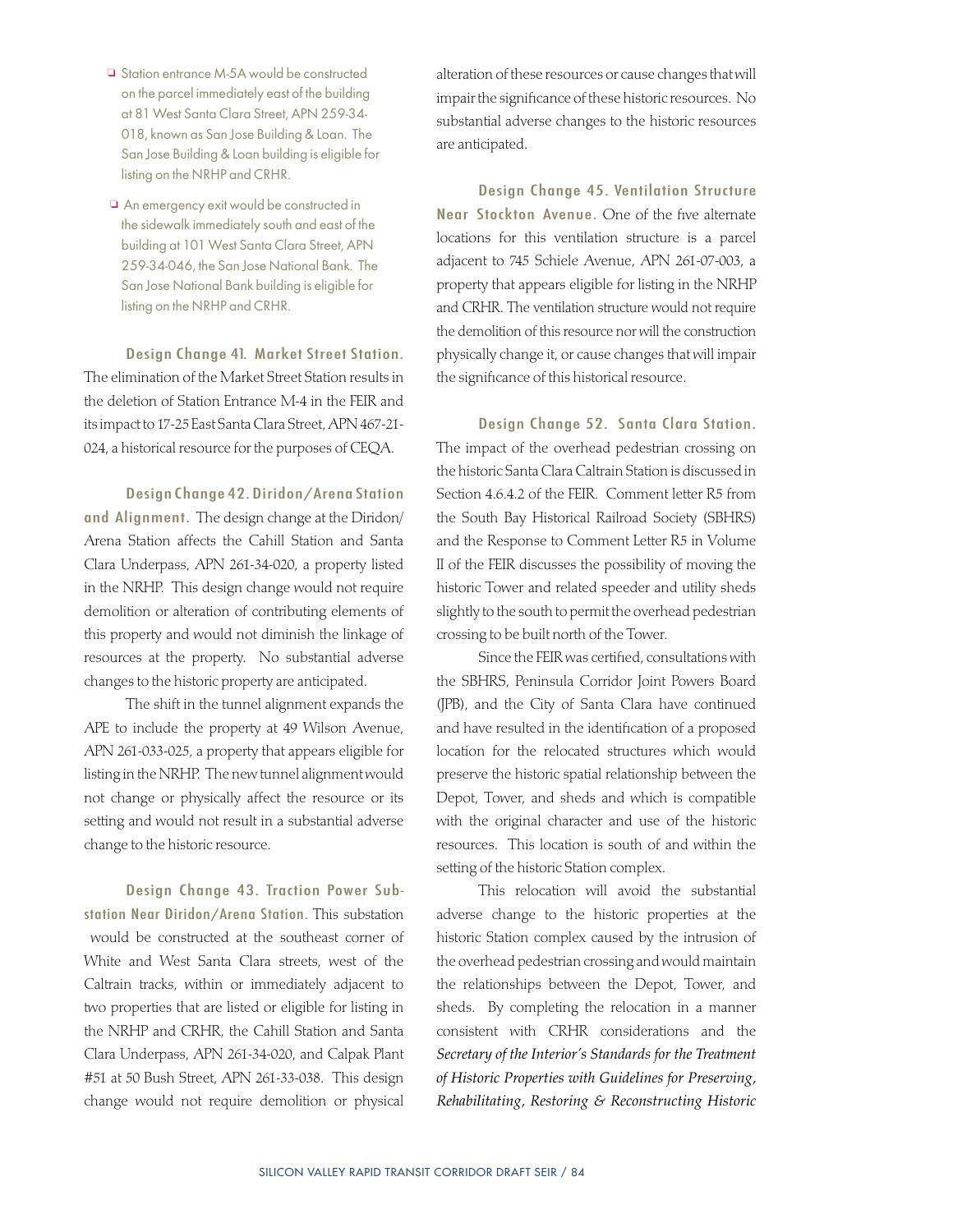*Buildings*; and in consultation with the SBHRS, the historic properties will retain the physical characteristics that justify their eligibility for inclusion in the CRHR. Therefore, the Project will result in no substantial adverse change to the historic properties at the Santa Clara Caltrain Station.

# CONCLUSION

There is no change in the conclusion that the Project would adversely affect archaeological resources. Although the potential archaeological resources that would be impacted by the Project have changed, the design requirements, best management practices, and mitigation measures identified in the FEIR remain applicable and no new mitigation measures are necessary.

There are one less and three new potential substantial adverse changes to the historic architectural property, the San Jose Downtown Commercial Historic District. Mitigation measures for historic architectural resources will be set forth in an MOA to be developed and executed by VTA and appropriate government and historic preservation bodies. The measures likely to be included in the MOA are identified in the FEIR and remain applicable. The adverse effect to the historic Santa Clara Station identified in the FEIR is avoided with the relocation of the historic structures.